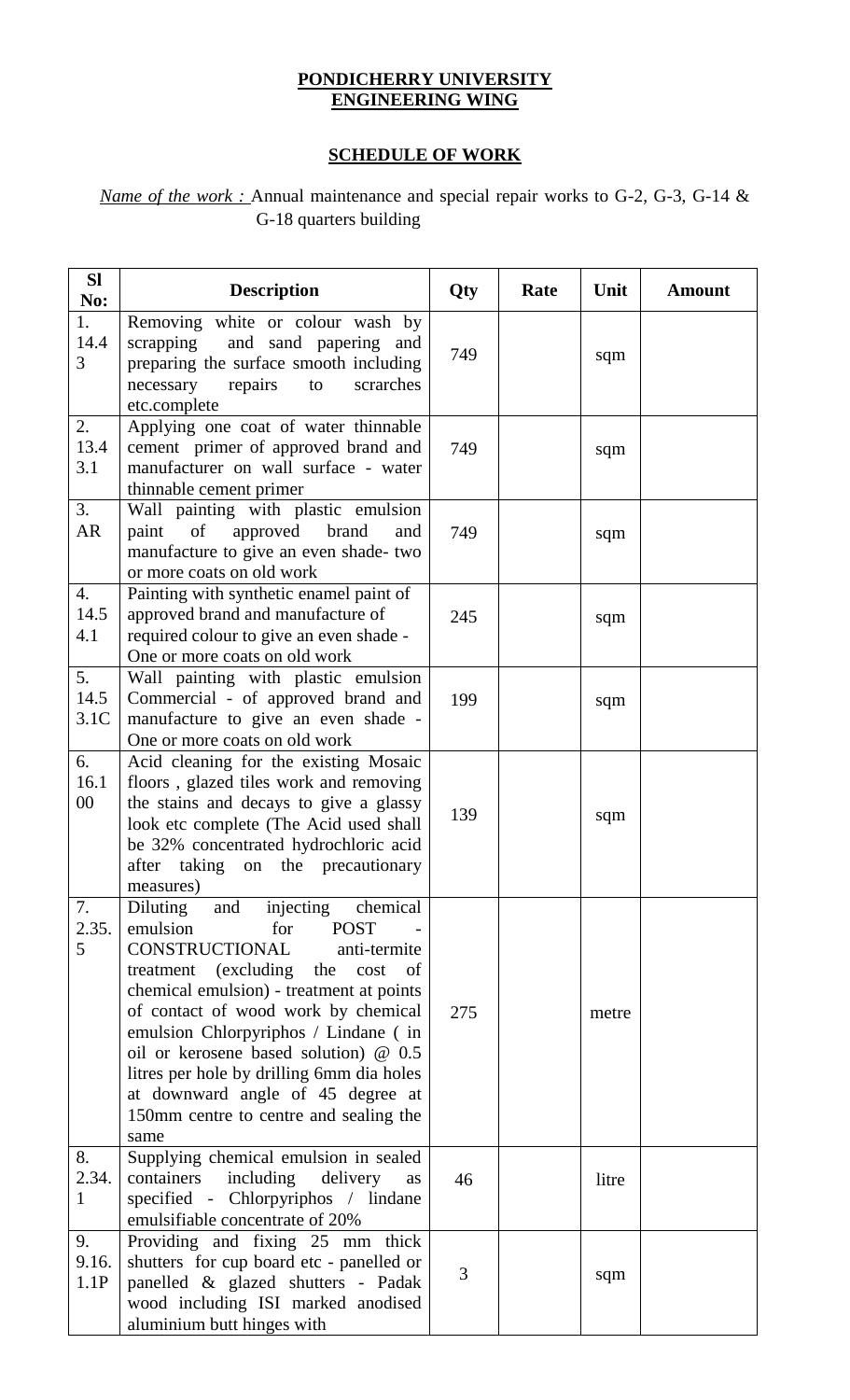|                  | necessary screws.                                                                    |                |      |  |
|------------------|--------------------------------------------------------------------------------------|----------------|------|--|
| 10.              | Providing and fixing ISI marked flush                                                |                |      |  |
| 9.21.            | door shutters conforming to $IS: 2202$                                               |                |      |  |
| $\overline{2}$   | (Part 1) non - decorative type, core of                                              |                |      |  |
|                  | block board construction with frame of                                               |                |      |  |
|                  | 1 st class hard wood and well matched                                                |                |      |  |
|                  | commercial 3 ply veneering<br>with                                                   | 4              | sqm  |  |
|                  | vertical grains or cross                                                             |                |      |  |
|                  | bands and face veneers on both faces of                                              |                |      |  |
|                  | shutters - 30 mm thick including ISI                                                 |                |      |  |
|                  | marked Stainless Steel butt hinges with                                              |                |      |  |
|                  | necessary screws                                                                     |                |      |  |
| 11.              | Extra for providing lipping with teak                                                |                |      |  |
| 9.23             | wood battens 25 mm minimum depth                                                     | $\overline{4}$ | sqm  |  |
|                  | on all edges of                                                                      |                |      |  |
|                  | flush door shutters (over all area of door                                           |                |      |  |
|                  | shutter to be measured)                                                              |                |      |  |
| 12.              | Providing wood work in frames of doors                                               |                |      |  |
| 9.1.2            | windows, clerestory windows and                                                      |                |      |  |
| $\mathbf{P}$     | other frames, wrought framed and fixed                                               | 0.10           | cum  |  |
|                  | in position with hold fast lugs or with                                              |                |      |  |
|                  | dash fasteners of required dia & length<br>(hold fast lugs or dash fastener shall be |                |      |  |
|                  | paid for separately) -Padak wood                                                     |                |      |  |
| 13.              | Providing and fixing glazed shutters for                                             |                |      |  |
| 9.9.1            | doors<br>windows<br>and<br>clerestory                                                |                |      |  |
| .2p              | windows using 4 mm thick float glass                                                 |                |      |  |
|                  | panes including ISI marked M.S.pressed                                               | $\mathbf{1}$   | sqm  |  |
|                  | butt hinges bright finished of required                                              |                |      |  |
|                  | size with necessary screws -Padak wood                                               |                |      |  |
|                  | - 30 mm thick                                                                        |                |      |  |
| 14.              | Taking out doors, windows<br>and                                                     |                |      |  |
| 15.1             | clerestory window shutters (steel or                                                 | 3              | each |  |
| 3.1              | wood) including stacking within 50                                                   |                |      |  |
|                  | metres lead - of area 3 sqm and below                                                |                |      |  |
| 15.              | Dismantling doors, windows<br>and                                                    |                |      |  |
| 15.1             | clerestory windows (steel or wood)                                                   |                |      |  |
| 2.1              | shutter including chowkhats, architrave,                                             | 3              | each |  |
|                  | holdfasts etc. complete and stacking                                                 |                |      |  |
|                  | within 50 metres lead - of area 3 sqm                                                |                |      |  |
|                  | and below                                                                            |                |      |  |
| 16.<br><b>MR</b> | Replacing and finishing the damaged                                                  |                |      |  |
|                  | dismantled cutting portion of the<br>ventilator<br>frames<br>alround<br>walls        | 3              | No.  |  |
|                  | including paint finish etc complete as                                               |                |      |  |
|                  | directed                                                                             |                |      |  |
| 17.              | Applying priming coat - with ready                                                   |                |      |  |
| 13.5             | mixed pink or grey primer of approved                                                |                |      |  |
| 0.1              | brand and                                                                            | 16             | sqm  |  |
|                  | manufacture on wood work (hard and                                                   |                |      |  |
|                  | soft wood)                                                                           |                |      |  |
| 18.              | Painting with synthetic enamel paint of                                              |                |      |  |
| 13.6             | approved brand and manufacutre to give                                               | 16             | sqm  |  |
| 1.1              | an even shade - Two or more coats on                                                 |                |      |  |
|                  | new work                                                                             |                |      |  |
| 19.              | Providing and fixing aluminium tower                                                 |                |      |  |
| 9.97.            | bolts, ISI marked anodised (anodic                                                   | $\overline{4}$ | each |  |
| $\overline{4}$   | coating not less than grade AC 10 as per                                             |                |      |  |
|                  | IS :1868), transparent or dyed to                                                    |                |      |  |
|                  | required<br>colour<br>shade<br>with<br><b>or</b>                                     |                |      |  |